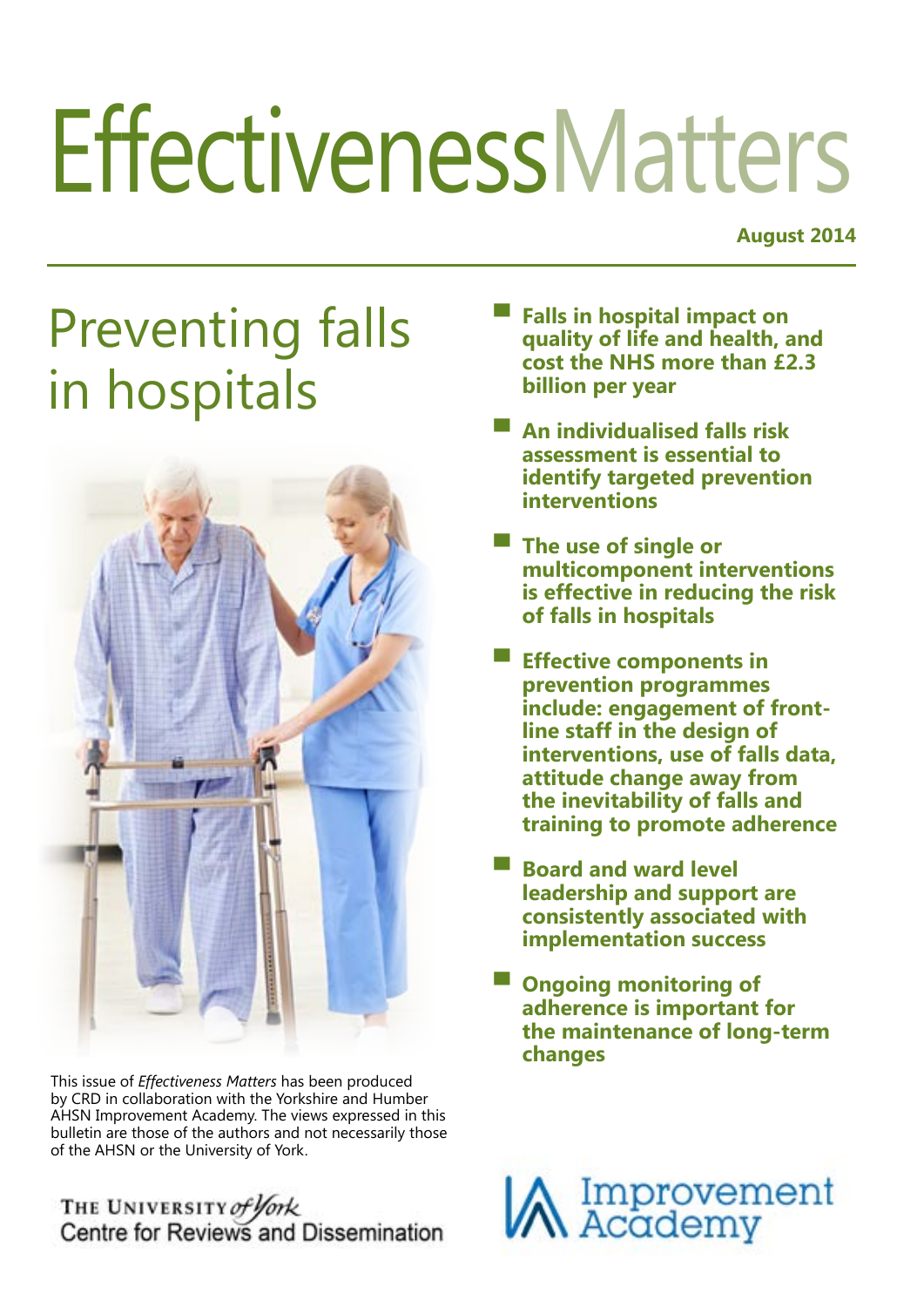#### **Background**

Falls in hospitals are a common and serious problem estimated to cost the NHS more than £2.3 billion per year.About 30% of people 65 years of age or older have a fall each year, increasing to 50% in people 80 years of age or older.<sup>1</sup>

The risk of falling is multicomponent and the more risks a person has, the greater their risk of falling. The strongest risk factors for a fall are age and a previous fall. Other examples of risk factors include: being male, higher care needs, incontinence, medication use, delirium, cognitive impairment or dementia, poor vision, postural hypotension, peripheral neuropathy, muscle weakness, postural instability, mobility and/or balance problems, vitamin D deficiency and arthritis.<sup>2,3</sup>

Falls can cause patients distress, pain, injury, prolonged hospitalisation, and death. Falls also result in loss of confidence and independence, particularly where family members, carers and health professionals' reactions are to be overly protective.

Falls in hospitals therefore impact on quality of life, health and healthcare costs and present significant clinical, legal and regulatory problems.

This issue of *Effectiveness Matters* summarises the evidence about the effectiveness and implementation of interventions to prevent falls in hospitals. The bulletin is based on existing sources of synthesised and quality-assessed evidence and NICE guidance: Falls: assessment and prevention of falls in older people. $1$ 

#### **Falls assessment**

NICE recommend that patients at risk of falling should be considered for a multicomponent falls risk assessment. This should be performed by a healthcare professional with appropriate skills and experience, normally in the setting of a specialist falls service. The use of fall risk prediction tools is no longer recommended. Patients at risk of falling in hospital are defined as aged 65 and older and those between 50 and 64 with an underlying condition that puts them at a higher risk of falling.1

Frailty is a complex clinical condition associated with adverse health outcomes, including increased risk of falling. Identifying frailty is essential to ensure that the disproportionate change in health state that characterises frailty is considered when deciding on the targeted interventions.4

Individualised, multicomponent risk assessments should identify risks for falling in hospital that can be treated, improved or managed during the patient's expected stay. (See Box)

#### **Falls prevention programmes**

A well conducted Cochrane review found that comprehensive geriatric assessment (CGA), specialist, organised and co-ordinated geriatric care on a dedicated ward, is effective in delivering better patient outcomes than conventional care in a hospital setting. Significant improvements in the chances of a patient being alive and in their own home at up to a year after an emergency hospital admission were found if the patient received co-ordinated specialist services. There is some evidence that CGA delivered by specialist teams on standard wards may also be effective.<sup>5</sup>

#### *Single interventions*

There is good quality evidence that as single interventions targeted at all high-risk individuals: additional physiotherapy or supervised exercise in rehabilitation wards; and patient education by trained professionals; significantly reduced risk of falling. $<sup>2</sup>$ </sup>

However, medication interventions; use of low beds; communication aids (ID bracelet); bed exit alarms; staff training; and service model change delivered as single interventions to all patients, have not been shown to make significant differences in the risk of falling or rate of falls.<sup>2</sup>

Carpet flooring significantly increased the rate of falls compared with vinyl flooring and potentially increases the risk of falling.2

Clearly, where a fall is caused by a single problem, such as anti-hypertensive drugs causing postural hypotension, then a single intervention for that individual is required.

#### *Multicomponent interventions*

There is good quality evidence that multicomponent interventions can reduce the rate of falls in hospitals by as much as 30%.<sup>2,3,6</sup> Multicomponent interventions involve the delivery of two or more interventions tailored to the findings of each patient's falls risk assessment.

A multidisciplinary intervention in a sub-acute ward, involving falls risk alert card, information brochure, exercise programme and hip protectors, reduced the rate of falls but not risk of falling. The reduction in falls was most obvious after 45 days of observation, suggesting the programme benefits people with longer (non CGA) hospital stays.2

Multidisciplinary care in a Care of the Elderly ward after hip fracture surgery compared with usual care in an orthopaedic ward significantly reduced the rate of falls and risk of falling at discharge, even in patients with dementia.<sup>2</sup>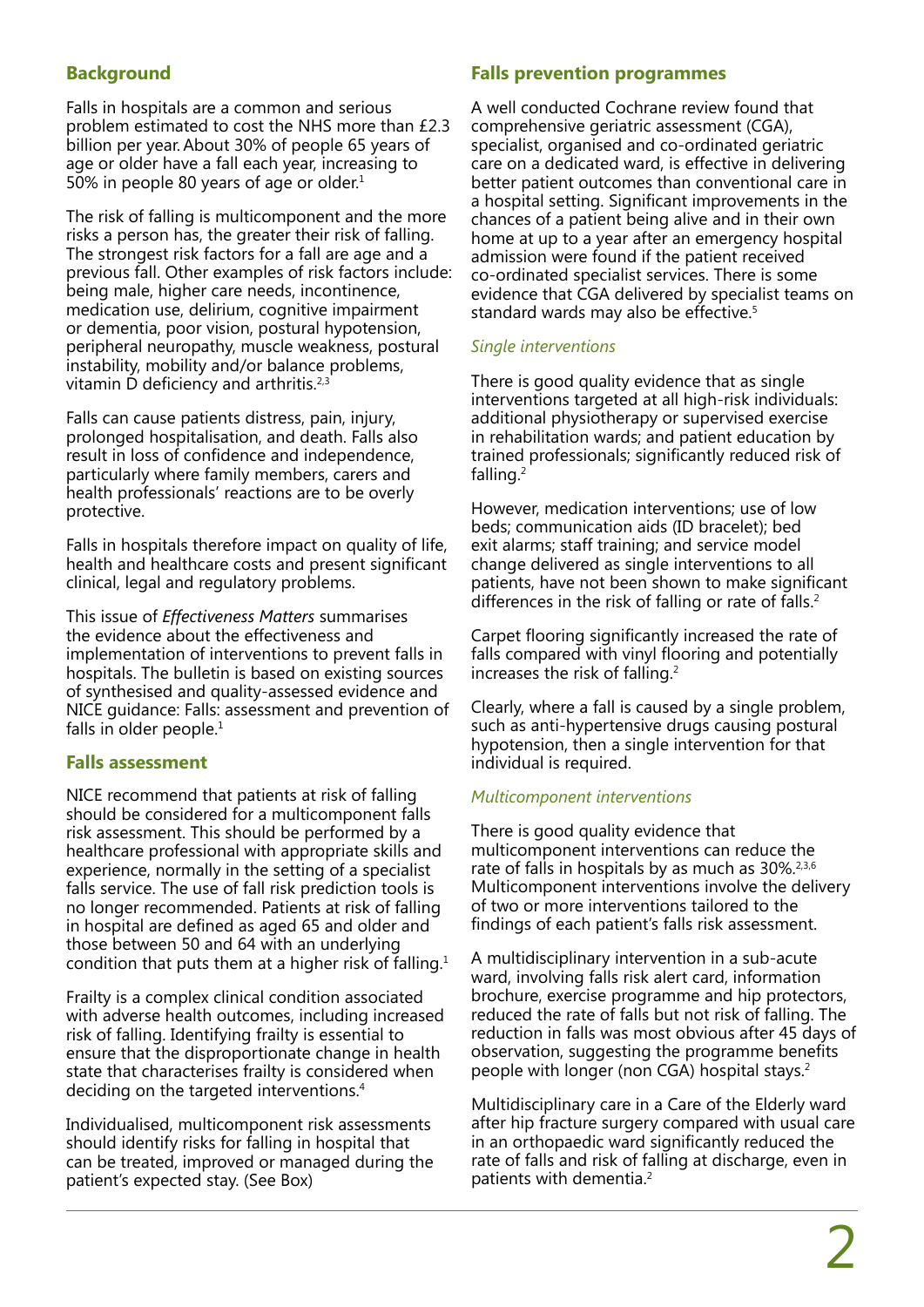There is good evidence that: falls risk assessment; postfall evaluations; care, safety and toileting rounds; and medication reviews, are effective intervention components for all patients.3

For inpatients identified as being at high risk of falling, there is evidence of effectiveness for: alert signs placed on beds, doors, patients' records; care, safety and toileting rounds; bed- or chairexit alarm systems; patient and family education; identification, wrist bands; bed side rails; nonskid socks and footwear; use of sitters; care plan communicated at change of shift report; moving high-risk patients close to nurses' station; ensuring call lights are within reach; and a clutter-free, safe environment.<sup>3</sup>

A systematic review and network meta-analysis to identify the most effective interventions and combinations of interventions that prevent falls in any setting is due for completion in September 2015.<sup>7</sup>

None of the reviews found any economic evaluations of fall prevention programmes in hospitals.

#### **Implementation**

Fall prevention programmes have been successfully implemented in hospitals of varying size, location and teaching status. When deciding on a new falls prevention programme, consideration should be given to the existing infrastructure, patient safety culture and oversight mechanisms, as well as existing falls prevention activities.<sup>3</sup> For example, systems for responding to patient safety alerts, such as NHS England's Central Alerting System.

A number of elements common to successful implementation and adherence to falls prevention programmes have been shown to be effective.3

A key driver for success is support at Hospital Trust Board level to help remove organizational barriers and ensure provision of the resources needed to implement change. Clinical leadership support, combined with the formation of multidisciplinary teams to oversee the process is a major help in successful implementation on units/wards. The roles and responsibilities of all those involved in delivering a falls prevention programme need to be clearly communicated and understood to promote ownership.3,6.

Engagement of front-line clinical staff in the design and testing of the intervention helps ensure that it will work within existing clinical and ward procedures. Together these approaches need to promote a positive attitude to falls prevention amongst staff in order to get everyone 'on-board'. Education and training of staff is necessary to help ensure compliance is maintained long term.6

#### **NICE recommends**

Multicomponent falls risk assessment includes:

- Identification of falls history
- Assessment of:
	- gait, balance and mobility, and muscle weakness
	- ̵ osteoporosis risk
	- the older person's perceived functional ability and fear relating to falling
	- visual impairment
	- cognitive impairment and neurological examination
	- urinary incontinence
	- home hazards
- Cardiovascular examination and medication review

Information technology systems capable of providing data about falls can facilitate evaluations of the causes and compliance with the intervention components.6 The ADAPT falls Assessment Tool goes further and provides a fall risk assessment for each patient and allows tailored interventions for specific patient risks. The fall risk information is integrated into the care plan, report sheets, and care conferences, producing an interdisciplinary communication network.3

#### **Adherence and monitoring**

The effectiveness of any falls prevention strategy relies on sustainability of implementation and adherence.

There are a variety of tools that can be used to facilitate adherence to the components of an intervention and provide monitoring data on a falls prevention programme. These include: audit and feedback of adherence to processes of care; monitoring and disseminating fall data; and integrating risk assessments into an electronic health record. Published tools vary in the number and range of domains they assess.<sup>3</sup>

Adherence issues identified in clinical practice include: forgetting to remove identification signs next to call lights after high-risk patients were discharged and failing to educate new staff about fall prevention programmes.<sup>3</sup>

Collection and active review of data on intervention delivery and care processes are important to maintain long-term changes. Showing staff improvements in patient outcomes, such as reduction in number of falls over time, can be a strong motivator.